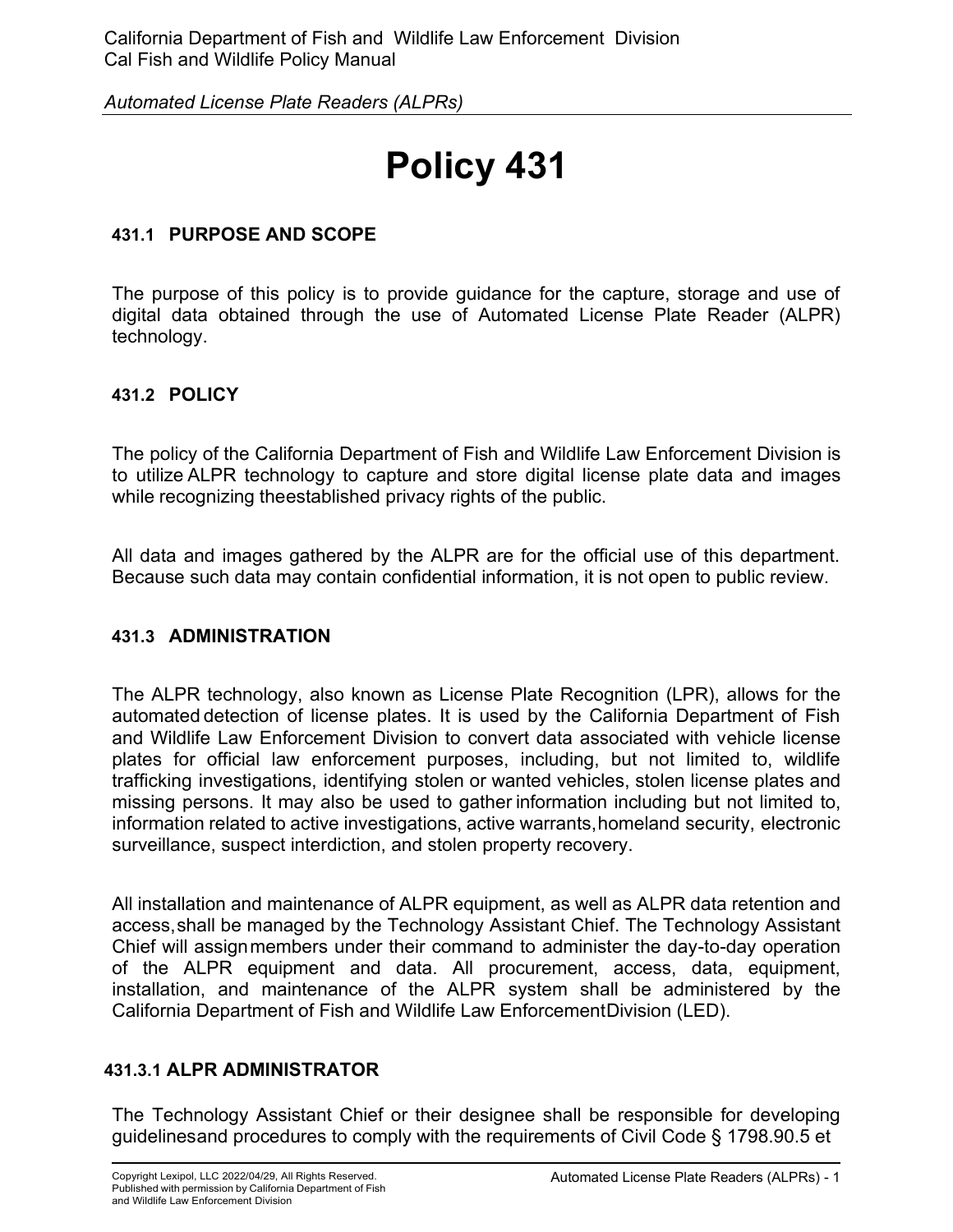seq. This includes, but is not limited to (Civil Code § 1798.90.51; Civil Code § 1798.90.53):

- (a) A description of the job title or other designation of the members and independent contractors who are authorized to use or access the ALPR system or to collect ALPRinformation.
- (b) Training requirements for authorized users.
- (c) A description of how the ALPR system will be monitored to ensure the security of theinformation and compliance with applicable privacy laws.
- (d) Procedures for system operators to maintain records of access in compliance with Civil Code § 1798.90.52.
- (e) The title and name of the current designee in overseeing the ALPR operation.
- (f) Working with the Custodian of Records on the retention and destruction of ALPR data.
- (g) Ensuring this policy and related procedures are conspicuously posted on the department's website.

#### **431.4 OPERATIONS**

Use of an ALPR is restricted to the purposes outlined below. Authorized department personnel shall not use or allow others to use the equipment or database records for any unauthorized purpose (Civil Code § 1798.90.51; Civil Code § 1798.90.53).

- (a) An ALPR shall only be used for official law enforcement business.
- (b) An ALPR may be used in conjunction with any routine patrol operation or criminal investigation. Reasonable suspicion or probable cause is not required before using an ALPR.
- (c) While an ALPR may be used to canvass license plates around any crime scene, particular consideration should be given to using ALPR-equipped cars to canvass areas around complex investigations, homicides, shootings and other major incidents. Partial license plates reported during complex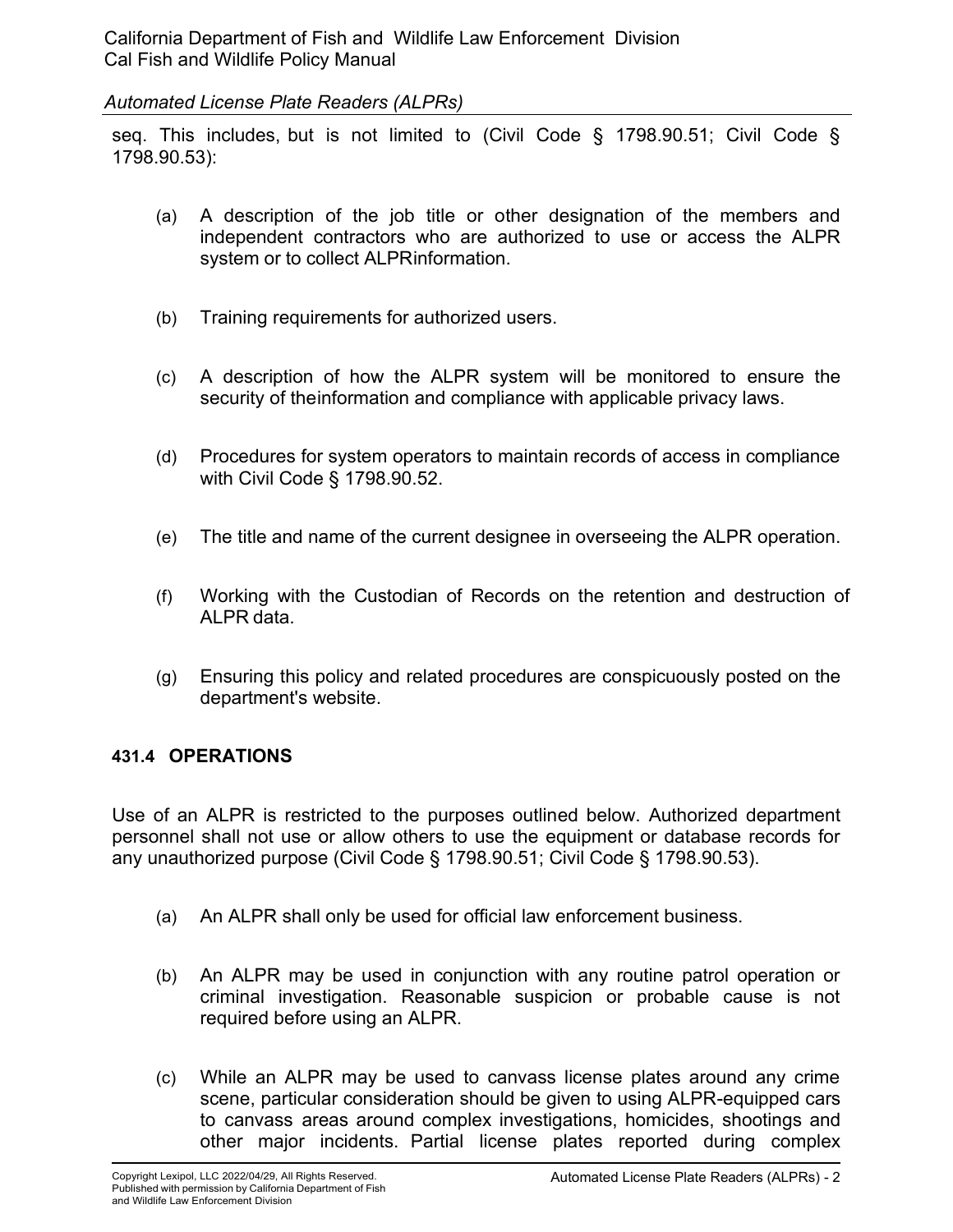investigations and major crimes shouldbe entered into the ALPR system in an attempt to identify suspect vehicles.

- (d) No member of this department shall operate ALPR equipment or access ALPR data without first completing department-approved training.
- (e) No ALPR operator may access department, state or federal data unless otherwise authorized to do so.
- (f) The authorized department personnel should verify an ALPR response through the California Law Enforcement Telecommunications System (CLETS) before taking enforcement action that is based solely on an ALPR alert.
- (g) Pursuant to California Government Code Section 3, Chapter 17.25 (commencing with section 7284) federal, state or local law enforcement agencies shall not use any non- criminal history information contained within the database for immigration enforcementpurposes. This restriction does not pertain to any information that is regarding a person's immigration or citizenship status pursuant to 8 U.S.C. sections 1373 and 1644.

## **431.5 DATA COLLECTION AND RETENTION**

The Technology Assistant Chief is responsible for ensuring systems and processes are in place for the proper collection and retention of ALPR data. Data will be transferred from vehicles to thedesignated storage in accordance with department procedures.

All ALPR data downloaded to the server should be stored for a minimum of one year (Government Code § 34090.6) and in accordance with the established records retention schedule. Thereafter, ALPR data should be purged unless it has become, or it is reasonable to believe it will become, evidence in a criminal or civil action or is subject to a discovery requestor other lawful action to produce records. In those circumstances the applicable data should be downloaded from the server onto portable media and booked into evidence. The purging of data will be verified by a periodic audit by the Technology Assistant Chief or their designee.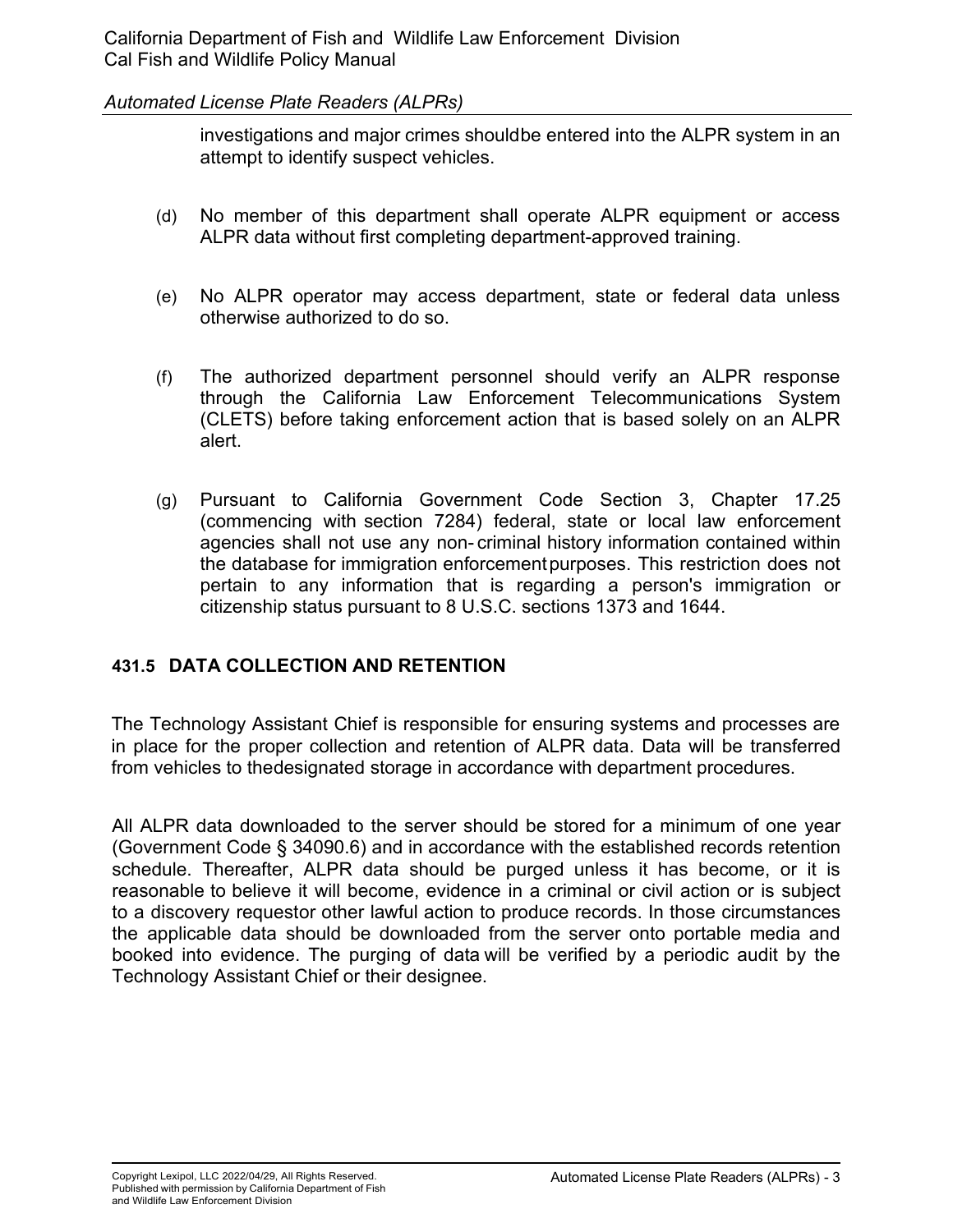## **431.6 ACCOUNTABILITY**

All data will be closely safeguarded and protected by both procedural and technological means. The California Department of Fish and Wildlife Law Enforcement Division will observe the followingsafeguards regarding access to and use of stored data (Civil Code § 1798.90.51; Civil Code § 1798.90.53):

- (a) All ALPR data downloaded to the mobile workstation and in storage shall be accessible only through a login/password-protected system capable of documenting all access of information by name, date, and time (Civil Code § 1798.90.52).
- (b) Members approved to access ALPR data under these guidelines are permitted to access the data for legitimate law enforcement purposes only, such as when the data relate to a specific criminal investigation or department-related civil or administrative action.
- (c) ALPR system audits should be conducted on a regular basis by the Technology Assistant Chief.

For security or data breaches, see the California Natural Resources Agency Incident Response Management Policy.

## **431.7 RELEASING ALPR DATA**

The ALPR data may be shared only with other law enforcement or prosecutorial agenciesfor official law enforcement purposes or as otherwise permitted by law, using the following procedures:

- (a) The agency makes a written request for the ALPR data that includes:
	- (a) The name of the agency.
	- (b) The name of the person requesting.
	- (c) The intended purpose of obtaining the information.
- (b) The request is reviewed by the Technology Assistant Chief or the authorized designeeand approved before the request is fulfilled.